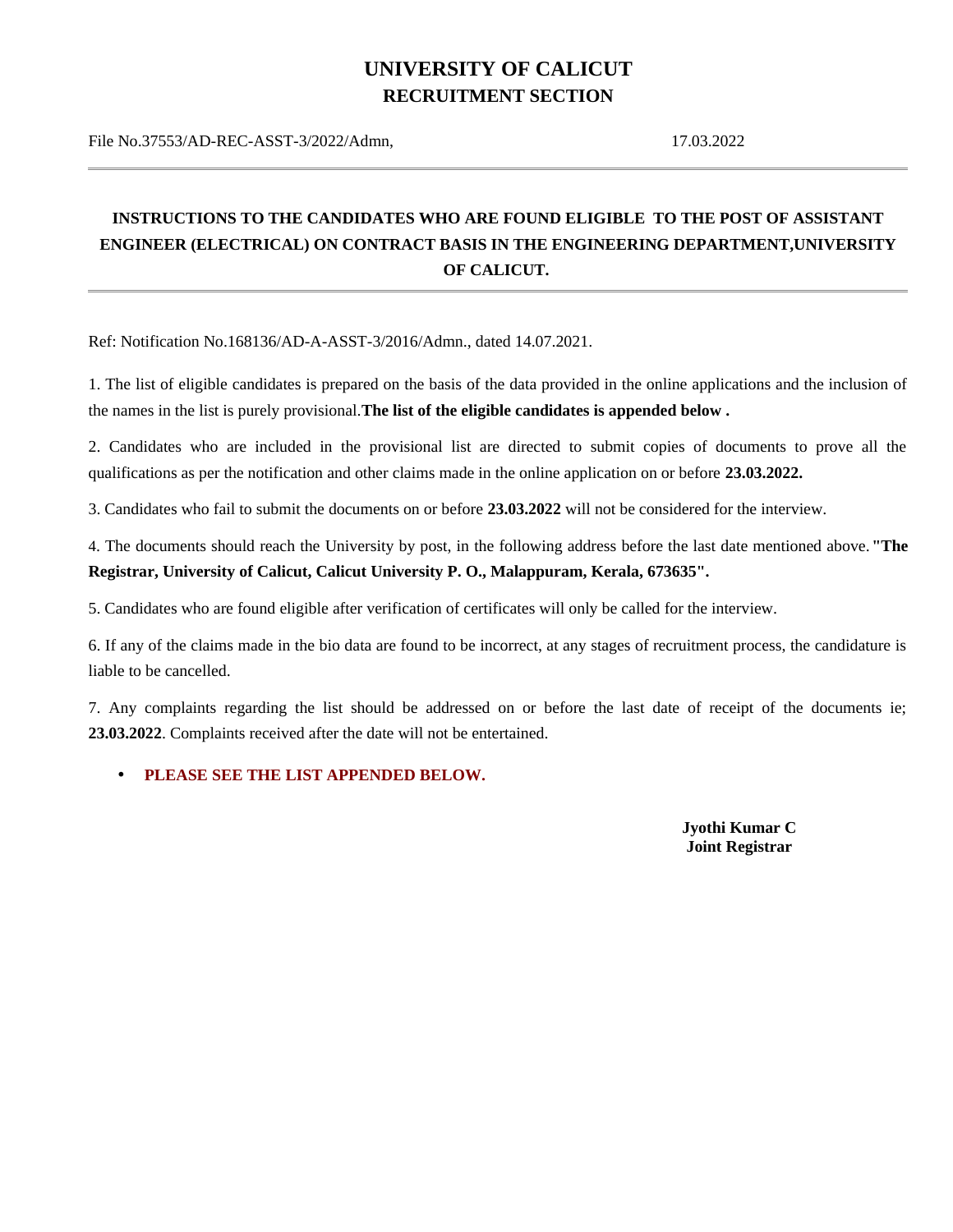| <b>APPENDIX</b>                                                                                                                         |            |                          |            |                |  |
|-----------------------------------------------------------------------------------------------------------------------------------------|------------|--------------------------|------------|----------------|--|
| Provisional List of the candidates to the post of Assistant Engineer (Electrical) on contract basis at<br><b>University of Calicut.</b> |            |                          |            |                |  |
| Notification No.168136/AD-A-ASST-3/2016/Admn. dtd.14.07.2021                                                                            |            |                          |            |                |  |
| Sl No                                                                                                                                   | ID         | <b>Name</b>              | <b>DOB</b> | <b>Remarks</b> |  |
| $\mathbf{1}$                                                                                                                            | 1410001356 | <b>AFLAHMT</b>           | 11/11/1992 |                |  |
| $\overline{2}$                                                                                                                          | 1410001452 | <b>AKHIL K N</b>         | 14/04/1996 |                |  |
| 3                                                                                                                                       | 1410001377 | AMAL A                   | 13/10/1995 |                |  |
| 4                                                                                                                                       | 1410001331 | AMINA K A                | 20/08/1996 |                |  |
| 5                                                                                                                                       | 1410001510 | <b>ANUSMRITHI K</b>      | 28/03/1992 |                |  |
| 6                                                                                                                                       | 1410001370 | <b>AZ-HAR IBN ALI VP</b> | 19/03/1991 |                |  |
| 7                                                                                                                                       | 1410001333 | <b>AZHARUDEEN M A</b>    | 24/05/1994 |                |  |
| 8                                                                                                                                       | 1410001489 | <b>BIJIN DAS R</b>       | 30/10/1985 |                |  |
| 9                                                                                                                                       | 1410001384 | <b>FAHMID FAZAL</b>      | 18/06/1993 |                |  |
| 10                                                                                                                                      | 1410001459 | <b>JASIN A</b>           | 20/09/1990 |                |  |
| 11                                                                                                                                      | 1410001502 | MOHAMED NOUFAL.V.V.N     | 01/02/1982 |                |  |
| 12                                                                                                                                      | 1410001520 | MUHAMED JASIR KP         | 10/09/1997 |                |  |
| 13                                                                                                                                      | 1410001432 | <b>NEENU PAUL</b>        | 04/11/1995 |                |  |
| 14                                                                                                                                      | 1410001457 | NIGESH K                 | 05/01/1991 |                |  |
| 15                                                                                                                                      | 1410001352 | NOUSHAD ALI K            | 11/10/1995 |                |  |
| 16                                                                                                                                      | 1410001360 | <b>RANJITH M</b>         | 02/01/1990 |                |  |
| 17                                                                                                                                      | 1410001507 | RASIL C                  | 15/05/1990 |                |  |
| 18                                                                                                                                      | 1410001402 | RIYASMON.A               | 28/08/1990 |                |  |
| 19                                                                                                                                      | 1410001491 | SACHITH N.P.             | 19/12/1986 |                |  |
| 20                                                                                                                                      | 1410001505 | <b>SANJEEV PILLAI</b>    | 02/02/1994 |                |  |
| 21                                                                                                                                      | 1410001497 | SANOOP N P               | 18/12/1991 |                |  |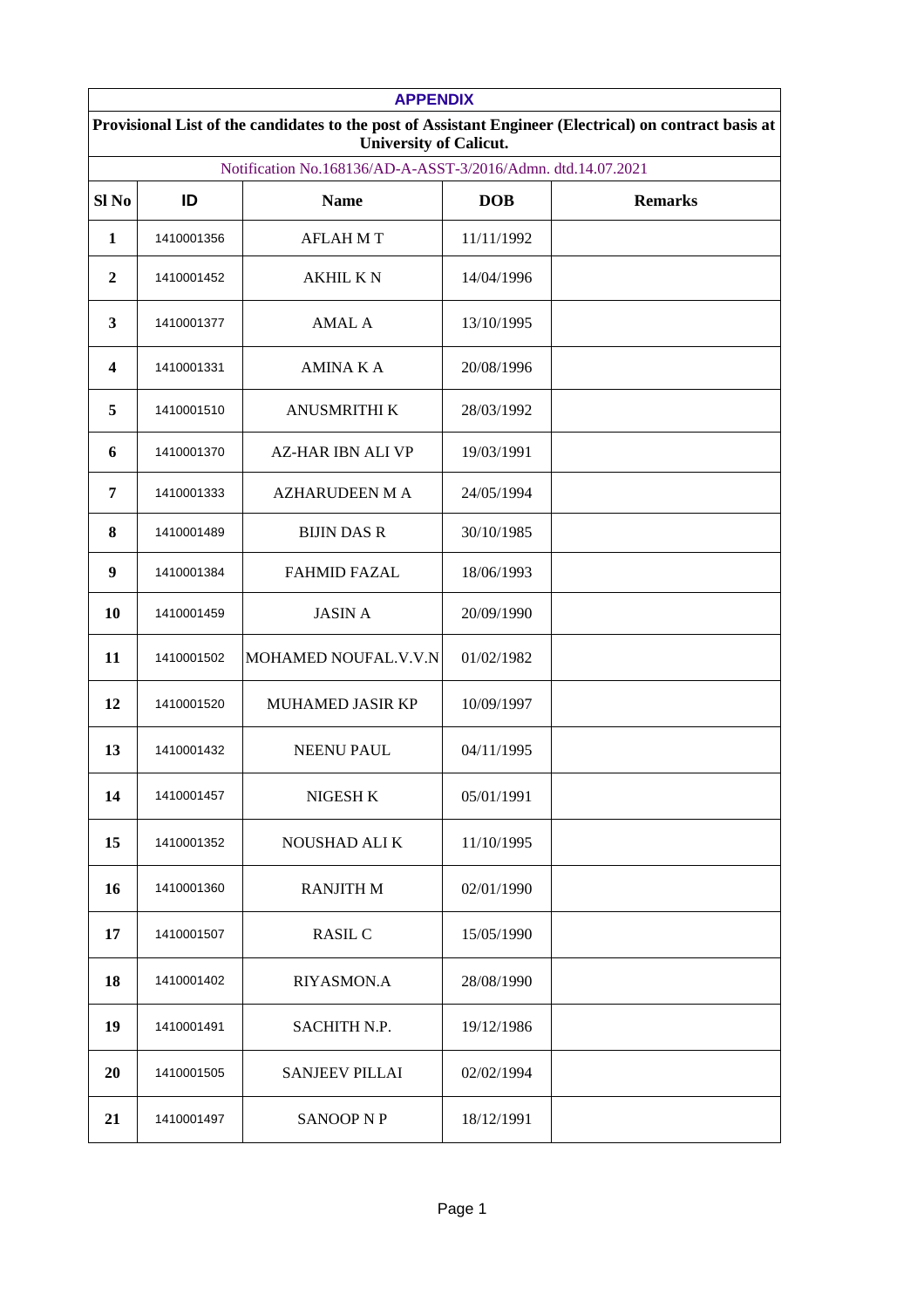| Sl No | ID         | <b>Name</b>              | <b>DOB</b> | <b>Remarks</b>                                                            |
|-------|------------|--------------------------|------------|---------------------------------------------------------------------------|
| 22    | 1410001359 | <b>SARATH C N</b>        | 09/06/1998 |                                                                           |
| 23    | 1410001400 | <b>SHABLAK</b>           | 08/08/1988 |                                                                           |
| 24    | 1410001324 | SHAMLA K P               | 20/11/1992 |                                                                           |
| 25    | 1410001466 | SHERIN BABITHA T         | 11/08/1988 |                                                                           |
| 26    | 1410001444 | SHERIN. KP               | 16/02/1994 |                                                                           |
| 27    | 1410001438 | SIDHARTH SUNDAR          | 26/05/1995 |                                                                           |
| 28    | 1410001492 | SMITHA N.P.              | 04/10/1982 |                                                                           |
| 29    | 1410001382 | <b>SREEJITH T</b>        | 28/06/1990 |                                                                           |
| 30    | 1410001385 | <b>STEBIN SAJUP</b>      | 11/07/1993 |                                                                           |
| 31    | 1410001348 | <b>SUHAIB EBRAHIM CP</b> | 08/05/1991 |                                                                           |
| 32    | 1410001339 | SUHAIL THAIKKADAN        | 02/10/1997 |                                                                           |
| 33    | 1410001355 | <b>SURAJ M</b>           | 30/08/1993 |                                                                           |
| 34    | 1410001349 | SWAFVAN M ZULFIQUAR      | 05/09/1992 |                                                                           |
| 35    | 1410001478 | USAMA U                  | 24/03/1991 |                                                                           |
| 36    | 1410001460 | <b>VARGHESE GEORGE</b>   | 14/09/1987 |                                                                           |
| 37    | 1410001480 | <b>VINEETH V</b>         | 28/04/1989 |                                                                           |
| 38    | 1410001407 | VISHNU M NAIR            | 21/11/1995 |                                                                           |
| 39    | 1410001450 | VISHNU R                 | 19/12/1990 |                                                                           |
| 40    | 1410001487 | <b>VIVEK C MOHAN</b>     | 26/11/1992 |                                                                           |
| 41    | 1410001498 | <b>ANEESH S</b>          | 25/04/1992 | Eligible only if the candidate possess<br>B.E. in Electrical engineering. |
| 42    | 1410001363 | <b>BASIL PULLANCHERY</b> | 05/05/1990 | Eligible only if the candidate possess<br>B.E. in Electrical engineering. |
| 43    | 1410001340 | MOHAMMED BASHEER P       | 04/02/1988 | Eligible only if the candidate possess<br>B.E. in Electrical engineering. |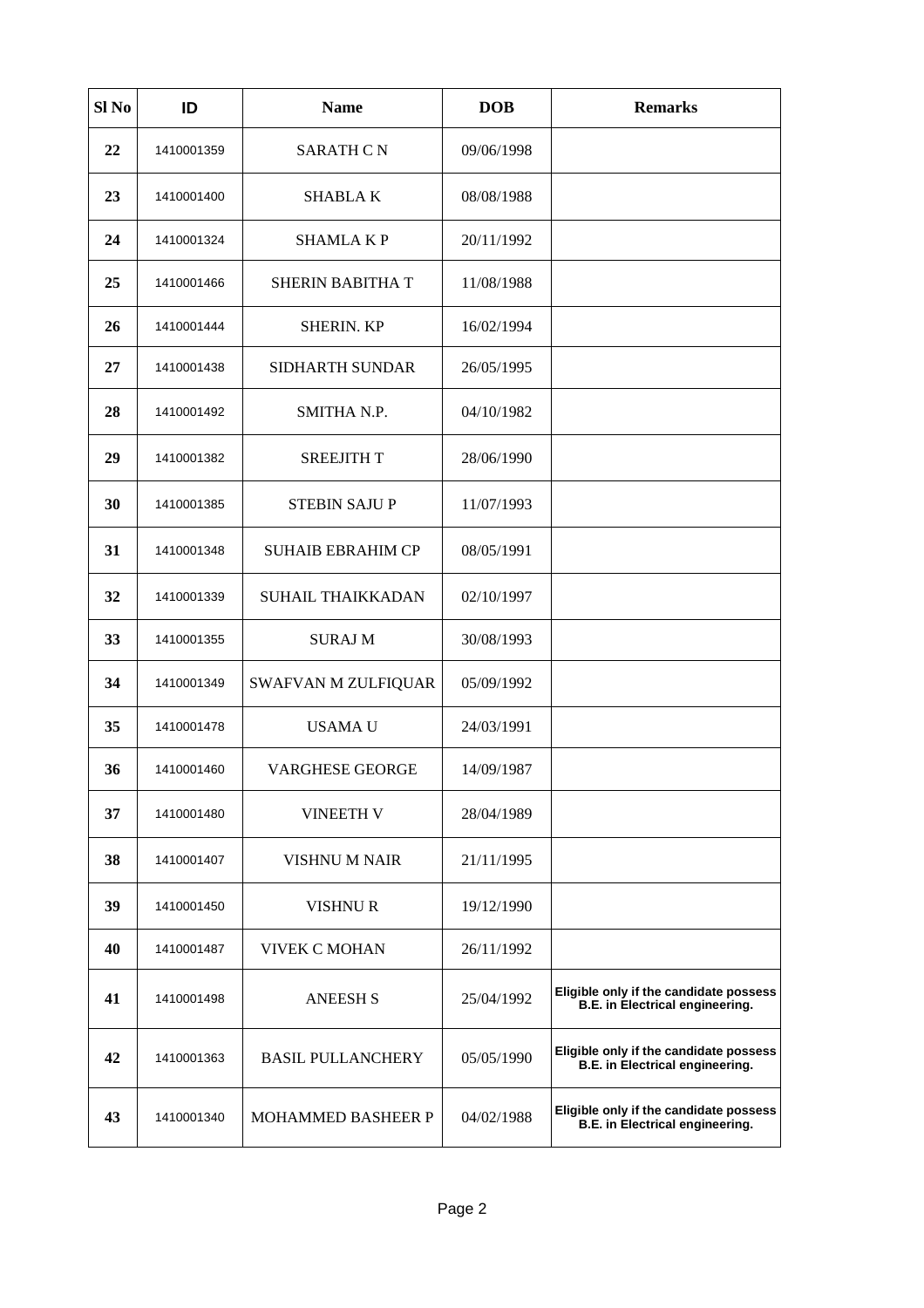| Sl No | ID         | <b>Name</b>           | <b>DOB</b> | <b>Remarks</b>                                                               |
|-------|------------|-----------------------|------------|------------------------------------------------------------------------------|
| 44    | 1410001445 | <b>PRAVEEN P</b>      | 28/03/1989 | Eligible only if the candidate possess<br>B.E. in Electrical engineering.    |
| 45    | 1410001495 | <b>SHAMSUDEEN S P</b> | 08/02/1992 | Eligible only if the candidate possess B.E.<br>in Electrical engineering.    |
| 46    | 1410001387 | ABHIJITH M K          | 13/12/1996 | Eligible only if the candidate possess<br>B.Tech. in Electrical engineering. |
| 47    | 1410001483 | AFSAL MOHAMED         | 15/02/1993 | Eligible only if the candidate possess<br>B.Tech. in Electrical engineering. |
| 48    | 1410001493 | AFSAL MOHAMMED RAFI   | 23/06/1997 | Eligible only if the candidate possess<br>B.Tech. in Electrical engineering. |
| 49    | 1410001405 | <b>AISWARYA MOHAN</b> | 13/03/1996 | Eligible only if the candidate possess<br>B.Tech. in Electrical engineering. |
| 50    | 1410001421 | <b>AJITH T</b>        | 06/04/1997 | Eligible only if the candidate possess<br>B.Tech. in Electrical engineering. |
| 51    | 1410001494 | AJMAL MOHAMMED RAFI   | 23/06/1997 | Eligible only if the candidate possess<br>B.Tech. in Electrical engineering. |
| 52    | 1410001468 | AKHIL AB              | 13/05/1996 | Eligible only if the candidate possess<br>B.Tech. in Electrical engineering. |
| 53    | 1410001403 | AKSHARA MOHAN         | 01/06/1994 | Eligible only if the candidate possess<br>B.Tech. in Electrical engineering. |
| 54    | 1410001374 | <b>AMRATH AHMED</b>   | 29/06/1998 | Eligible only if the candidate possess<br>B.Tech. in Electrical engineering. |
| 55    | 1410001415 | <b>ANUSREENATH M</b>  | 03/12/1995 | Eligible only if the candidate possess<br>B.Tech. in Electrical engineering. |
| 56    | 1410001367 | ARCHA P LAL           | 04/01/1996 | Eligible only if the candidate possess<br>B.Tech. in Electrical engineering. |
| 57    | 1410001404 | <b>ARJUN MM</b>       | 09/12/1995 | Eligible only if the candidate possess<br>B.Tech. in Electrical engineering. |
| 58    | 1410001425 | ARUN A                | 19/05/1987 | Eligible only if the candidate possess<br>B.Tech. in Electrical engineering. |
| 59    | 1410001433 | ARUN GEORGE N         | 11/12/1992 | Eligible only if the candidate possess<br>B.Tech. in Electrical engineering. |
| 60    | 1410001469 | <b>ARUN PAUL</b>      | 17/06/1993 | Eligible only if the candidate possess<br>B.Tech. in Electrical engineering. |
| 61    | 1410001368 | <b>ARYAPLAL</b>       | 07/08/1994 | Eligible only if the candidate possess<br>B.Tech. in Electrical engineering. |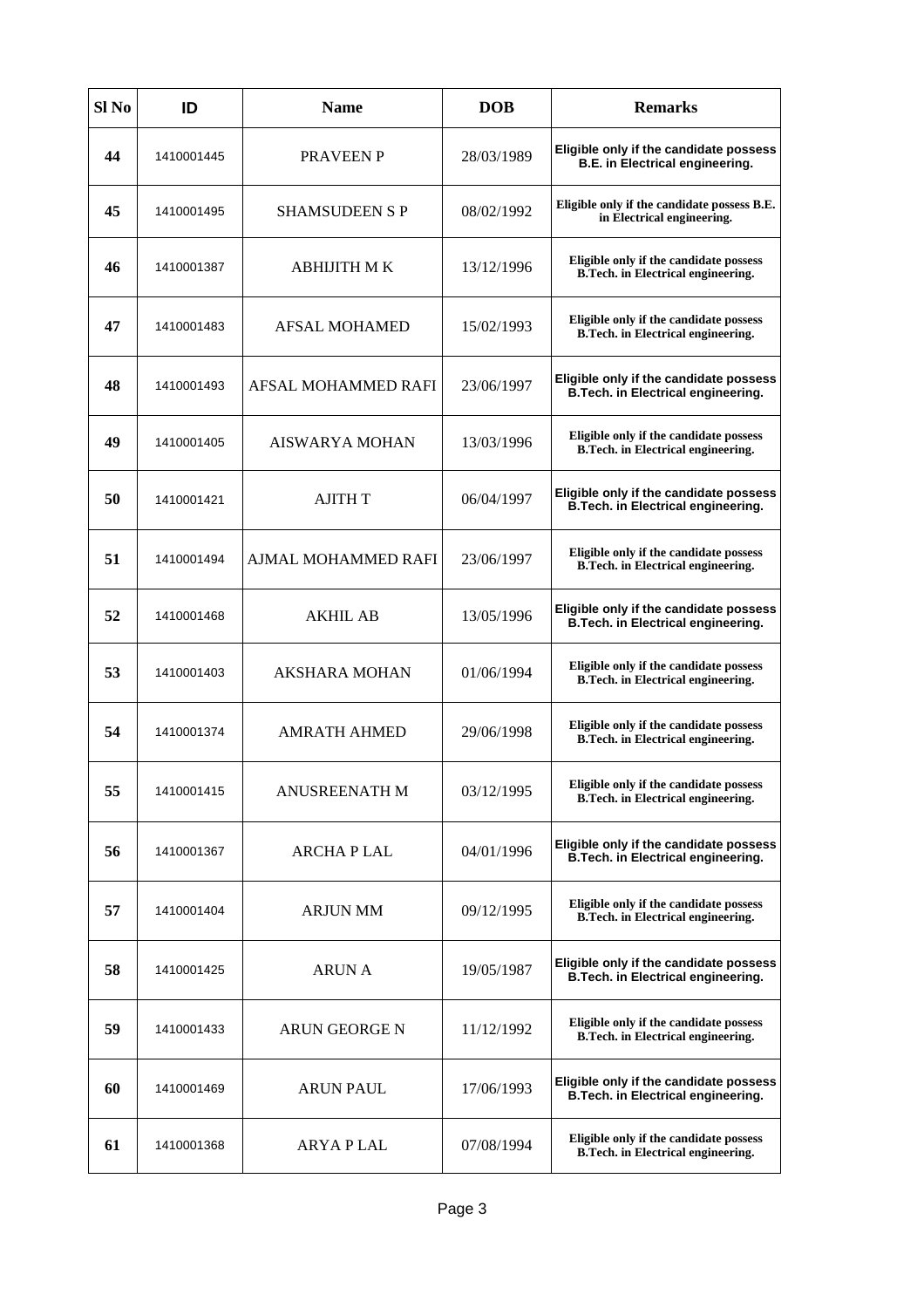| Sl No | ID         | <b>Name</b>                             | <b>DOB</b> | <b>Remarks</b>                                                                     |
|-------|------------|-----------------------------------------|------------|------------------------------------------------------------------------------------|
| 62    | 1410001341 | ASWIN M K                               | 03/11/1998 | Eligible only if the candidate possess<br>B.Tech. in Electrical engineering.       |
| 63    | 1410001485 | ATHIRA C                                | 31/05/1991 | Eligible only if the candidate possess<br>B.Tech. in Electrical engineering.       |
| 64    | 1410001395 | <b>BINDHU BABU</b>                      | 22/10/1994 | Eligible only if the candidate possess<br>B.Tech. in Electrical engineering.       |
| 65    | 1410001476 | <b>CHIPPY VENUGOPAL</b>                 | 21/02/1991 | Eligible only if the candidate possess<br>B.Tech. in Electrical engineering.       |
| 66    | 1410001344 | <b>DRISYAPS</b>                         | 29/08/1997 | Eligible only if the candidate possess<br>B.Tech. in Electrical engineering.       |
| 67    | 1410001365 | <b>GOPIKAR</b>                          | 10/07/1997 | Eligible only if the candidate possess<br>B.Tech. in Electrical engineering.       |
| 68    | 1410001477 | <b>HARI VIJAY</b>                       | 08/05/1993 | Eligible only if the candidate possess<br><b>B.Tech.</b> in Electrical engineering |
| 69    | 1410001501 | <b>JAISON J SATHYAN</b>                 | 14/09/1993 | Eligible only if the candidate possess<br><b>B.Tech.</b> in Electrical engineering |
| 70    | 1410001447 | <b>JILBIN P JOY</b>                     | 08/05/1995 | Eligible only if the candidate possess<br><b>B.Tech.</b> in Electrical engineering |
| 71    | 1410001354 | <b>JISHMI C</b>                         | 25/05/1985 | Eligible only if the candidate possess<br>B.Tech. in Electrical engineering        |
| 72    | 1410001393 | <b>JITHIN P</b>                         | 05/09/1996 | Eligible only if the candidate possess<br>B.Tech. in Electrical engineering        |
| 73    | 1410001330 | <b>JUNAID TK</b>                        | 17/01/1997 | Eligible only if the candidate possess<br>B.Tech. in Electrical engineering        |
| 74    | 1410001512 | KHADEEJA NAJEER                         | 18/02/1991 | Eligible only if the candidate possess<br><b>B.Tech.</b> in Electrical engineering |
| 75    | 1410001517 | <b>KRISHNA K</b><br><b>UNNIKRISHNAN</b> | 07/08/1995 | Eligible only if the candidate possess<br><b>B.Tech.</b> in Electrical engineering |
| 76    | 1410001436 | LIJI MOHAN C                            | 04/03/1989 | Eligible only if the candidate possess<br><b>B.Tech.</b> in Electrical engineering |
| 77    | 1410001511 | <b>MAHADEVAN S</b>                      | 02/04/1993 | Eligible only if the candidate possess<br>B.Tech. in Electrical engineering        |
| 78    | 1410001479 | <b>MAHMOOD SHAFI P</b>                  | 23/05/1987 | Eligible only if the candidate possess<br><b>B.Tech.</b> in Electrical engineering |
| 79    | 1410001336 | <b>MANESH KUMAR K</b>                   | 06/05/1993 | Eligible only if the candidate possess<br><b>B.Tech. in Electrical engineering</b> |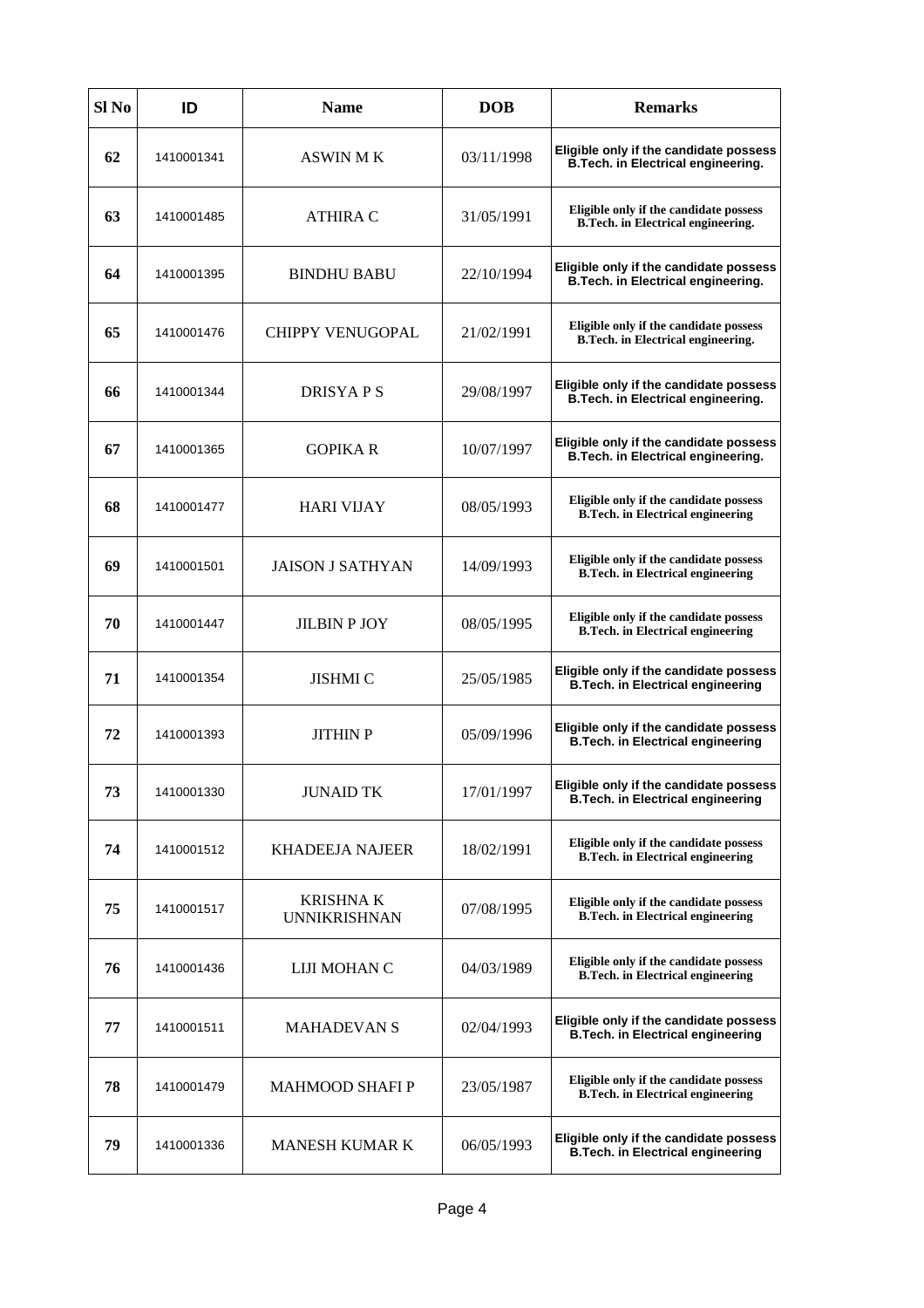| Sl No | ID         | <b>Name</b>                              | <b>DOB</b> | <b>Remarks</b>                                                                     |
|-------|------------|------------------------------------------|------------|------------------------------------------------------------------------------------|
| 80    | 1410001467 | MANJUSHA K                               | 30/12/1991 | Eligible only if the candidate possess<br><b>B.Tech.</b> in Electrical engineering |
| 81    | 1410001401 | <b>MIDHUN MURALI</b>                     | 03/07/1989 | Eligible only if the candidate possess<br><b>B.Tech.</b> in Electrical engineering |
| 82    | 1410001351 | MUHAMMAD JUNAID P                        | 25/05/1996 | Eligible only if the candidate possess<br><b>B.Tech.</b> in Electrical engineering |
| 83    | 1410001475 | <b>MUHAMMED SUHAIL R</b>                 | 26/01/1994 | Eligible only if the candidate possess<br>B.Tech. in Electrical engineering        |
| 84    | 1410001369 | <b>MUNSHID C</b>                         | 01/12/1997 | Eligible only if the candidate possess<br><b>B.Tech.</b> in Electrical engineering |
| 85    | 1410001361 | <b>NIBRAS AMEEN</b><br><b>KARUVATTIL</b> | 11/06/1993 | Eligible only if the candidate possess<br><b>B.Tech.</b> in Electrical engineering |
| 86    | 1410001334 | NISHTHAR KABEER                          | 23/07/1990 | Eligible only if the candidate possess<br>B.Tech. in Electrical engineering        |
| 87    | 1410001437 | NITHIN M                                 | 06/07/1994 | Eligible only if the candidate possess<br><b>B.Tech.</b> in Electrical engineering |
| 88    | 1410001456 | <b>NITHIN UK</b>                         | 26/07/1990 | Eligible only if the candidate possess<br><b>B.Tech. in Electrical engineering</b> |
| 89    | 1410001513 | NIVYA MR                                 | 02/02/1992 | Eligible only if the candidate possess<br><b>B.Tech.</b> in Electrical engineering |
| 90    | 1410001463 | PRASOBH N                                | 22/05/1986 | Eligible only if the candidate possess<br><b>B.Tech.</b> in Electrical engineering |
| 91    | 1410001519 | <b>RAFEENA A</b>                         | 12/04/1989 | Eligible only if the candidate possess<br><b>B.Tech.</b> in Electrical engineering |
| 92    | 1410001455 | RAHUL C K                                | 04/12/1994 | Eligible only if the candidate possess<br>B.Tech. in Electrical engineering        |
| 93    | 1410001506 | <b>RAHUL RAJ R</b>                       | 17/11/1997 | Eligible only if the candidate possess<br><b>B.Tech.</b> in Electrical engineering |
| 94    | 1410001446 | RAHUL. P                                 | 15/05/1991 | Eligible only if the candidate possess<br><b>B.Tech. in Electrical engineering</b> |
| 95    | 1410001441 | RAJESH UNNIKRISHNAN T<br>P               | 22/10/1993 | Eligible only if the candidate possess<br><b>B.Tech.</b> in Electrical engineering |
| 96    | 1410001362 | <b>RINSHAD T P</b>                       | 09/05/1996 | Eligible only if the candidate possess<br><b>B.Tech. in Electrical engineering</b> |
| 97    | 1410001426 | <b>SANEEP K</b>                          | 27/01/1997 | Eligible only if the candidate possess<br><b>B.Tech.</b> in Electrical engineering |